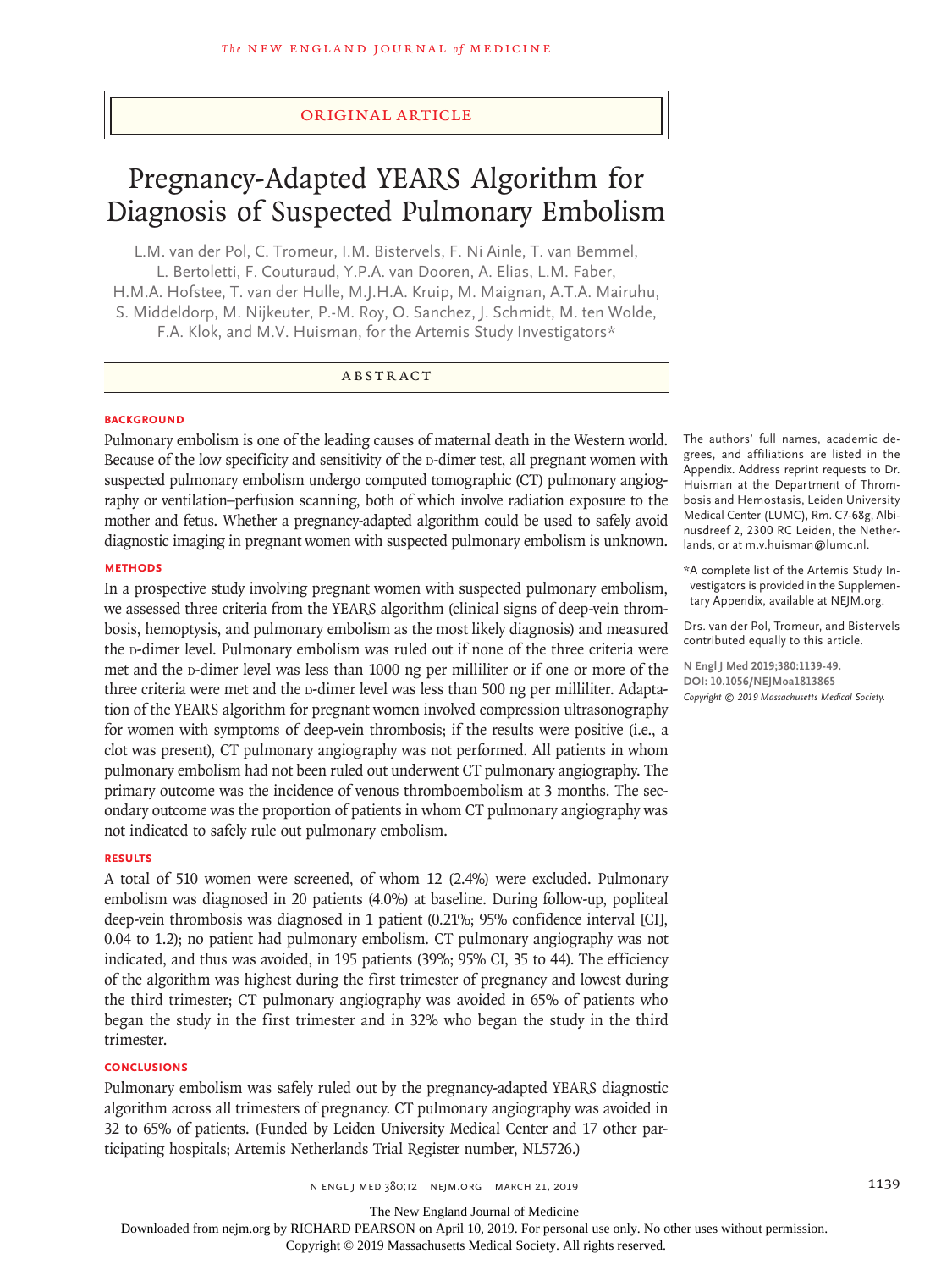oн *A Quick Take is available at NEJM.org*

**EXECUTE PULMONARY EMBOLISM IS ONE OF**<br>the leading causes of maternal death in<br>Western countries; the overall incidence<br>is reported to be 1.72 cases per 1000 deliveries, the leading causes of maternal death in Western countries; the overall incidence and it accounts for approximately one death in every 100,000 deliveries.<sup>1-4</sup> A wide overlap exists between the clinical symptoms of venous thromboembolism (VTE) and symptoms caused by physiological changes in pregnancy, such as tachycardia, swelling of the legs, and dyspnea. However, because of the well-known elevated risk of VTE with potentially fatal pulmonary embolism during pregnancy, the threshold to test for pulmonary embolism during pregnancy is low. This clinical dilemma is best indicated by published reports that show a prevalence of pulmonary embolism of 5% or less among pregnant women in whom pulmonary embolism is suspected, as compared with a rate of 15 to 20% among nonpregnant women.5,6

Studies that have validated the use of clinical decision rules or p-dimer tests to rule out pulmonary embolism without the use of imaging tests during pregnancy are scarce, $7$  and recent publications have called into question the safety of such practices.8,9 A recent study showed that pulmonary embolism could be ruled out without computed tomographic (CT) pulmonary angiography in only 16% of pregnant women on the basis of a decision rule, p-dimer test, and compression ultrasonography of both legs.<sup>9</sup> Therefore, the diagnostic workup of pregnant women with suspected pulmonary embolism relies mainly on imaging of the chest (i.e., CT pulmonary angiography or ventilation–perfusion scanning), with associated potential harm to the mother and fetus through exposure to intravenous contrast enhancement and ionizing radiation.10-12 Because of the lack of strong evidence for validated diagnostic algorithms, there is no consensus among international guidelines regarding the approach to take in the diagnosis of pulmonary embolism during pregnancy.12-14

Recently, the YEARS study (Netherlands Trial Register number, NL4020) assessed the use of the diagnostic YEARS algorithm in men and women with clinically suspected pulmonary embolism. The study showed that the algorithm had a low incidence of failure, as evidenced by the incidence of VTE at 3 months of 0.61% (95% confidence interval [CI], 0.39 to 0.96), and that the use of CT pulmonary angiography was 14 percentage points lower when the YEARS algorithm was applied than when conventional algorithms were applied. These findings were observed in all age groups and across several relevant subgroups.15 We conducted a prospective study to evaluate the use of a pregnancy-adapted YEARS algorithm in the management of suspected pulmonary embolism in pregnant women (Fig. 1).

#### METHODS

#### **Study Design and Oversight**

The Artemis study was a multicenter, international study that was conducted at 11 academic and 7 nonacademic teaching hospitals. From October 2013 through May 2018, we consecutively screened pregnant women who were 18 years of age or older and had been referred to the emergency department or the obstetrical ward because of suspected pulmonary embolism, which was defined by new onset or worsening of chest pain or dyspnea, with or without hemoptysis or tachycardia. Exclusion criteria were treatment with a full-dose therapeutic anticoagulant agent that had been initiated 24 hours or more before the eligibility assessment, unavailability of the patient for follow-up, allergy to iodinated contrast enhancement, or a life expectancy of 3 months or less. In the YEARS study, which was initiated in 2013, pregnancy was not an exclusion criterion. However, very few pregnant women participated in the study, and we decided to continue the study in pregnant women only. This extension study and its protocol, available with the full text of this article at NEJM.org, were approved by the institutional review board at the Leiden University Medical Center (for all participating hospitals in the Netherlands) and by the institutional review board at the Brest University Hospital Center, Brest (for all participating hospitals in France). The institutional review board in Leiden waived the need for informed consent from study participants at the hospitals in the Netherlands and the institutional review board in Brest waived the need for informed consent from study participants at the hospitals in France, a decision that was endorsed by the local institutional review board at each participating site. In Ireland, the institutional review board at the

The New England Journal of Medicine

Downloaded from nejm.org by RICHARD PEARSON on April 10, 2019. For personal use only. No other uses without permission.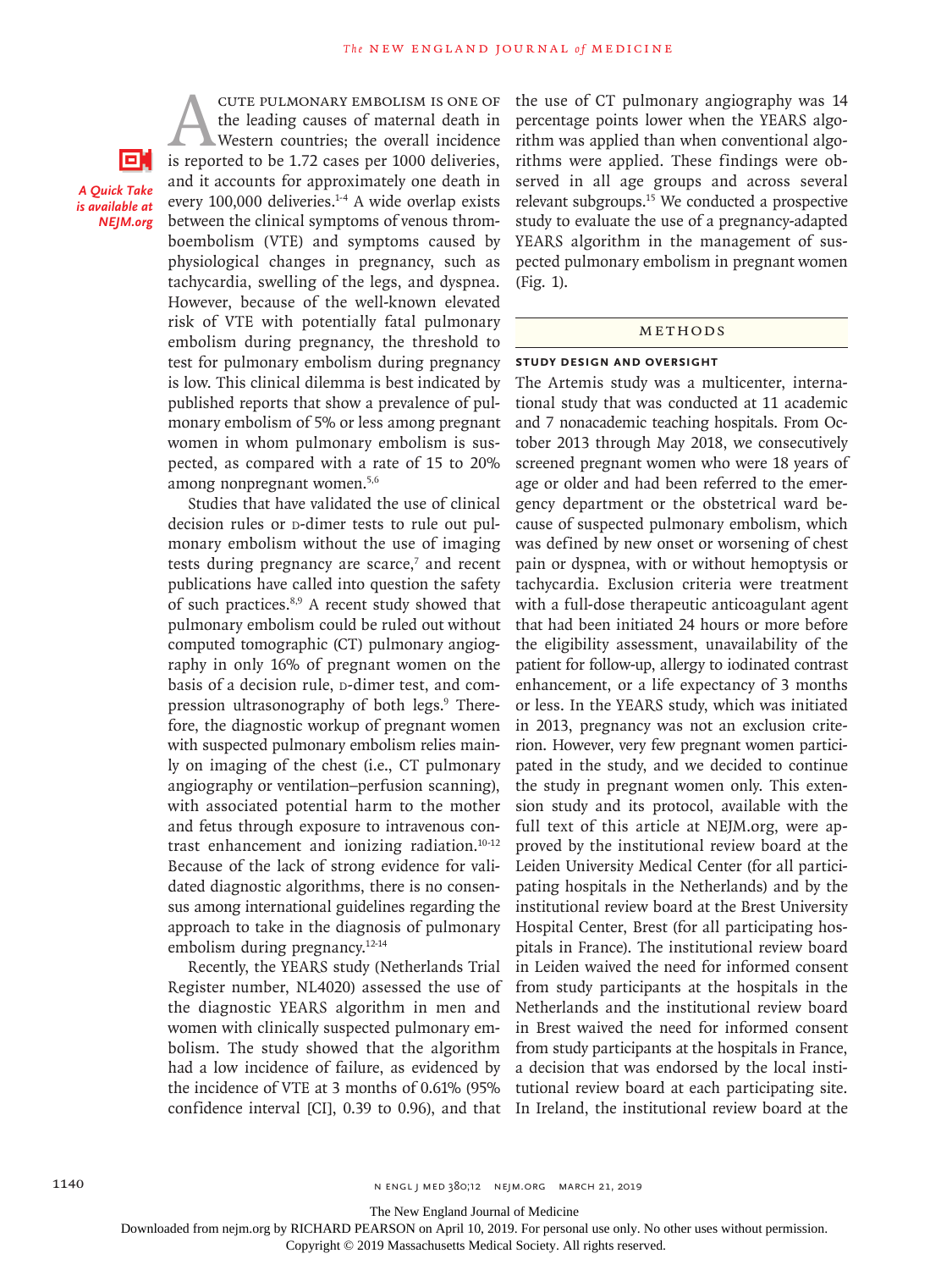

Rotunda Hospital approved the study protocol, and the patients at the site provided written informed consent. The study was designed by the authors with no involvement of any commercial entity. The authors vouch for the accuracy and completeness of the data and analyses and for the fidelity of the study to the protocol. No one who is not an author contributed to the writing of the manuscript.

## **Procedures**

The attending physician evaluated whether a clinical suspicion of pulmonary embolism was present on the basis of the patient's reported symptoms, including sudden onset of dyspnea or chest pain. If pulmonary embolism was suspected, management followed the prespecified pregnancy-adapted YEARS algorithm (Fig. 1). Three criteria from the YEARS algorithm were assessed in all the patients: whether clinical signs of deep-

vein thrombosis were present, whether hemoptysis (which was defined as the coughing up of small amounts of blood or a streak of blood) was reported, and whether pulmonary embolism was considered by the physician to be the most likely diagnosis. The third criterion (pulmonary embolism as the most likely diagnosis, above any alternative diagnosis) was evaluated on the basis of the patient's history and physical examination results, as was originally proposed by Wells et al.<sup>16</sup> These three criteria were chosen because they had been shown to be the most predictive for pulmonary embolism in an earlier post hoc analysis that was performed to construct the YEARS algorithm.<sup>17</sup> The  $\alpha$ -dimer level, which was assessed in parallel with the confirmation of suspicion of pulmonary embolism and the assessment of the YEARS criteria, was measured with the use of automated, well-validated, high-sensitivity, quantitative **D-dimer** assays (VIDAS

The New England Journal of Medicine

Downloaded from nejm.org by RICHARD PEARSON on April 10, 2019. For personal use only. No other uses without permission.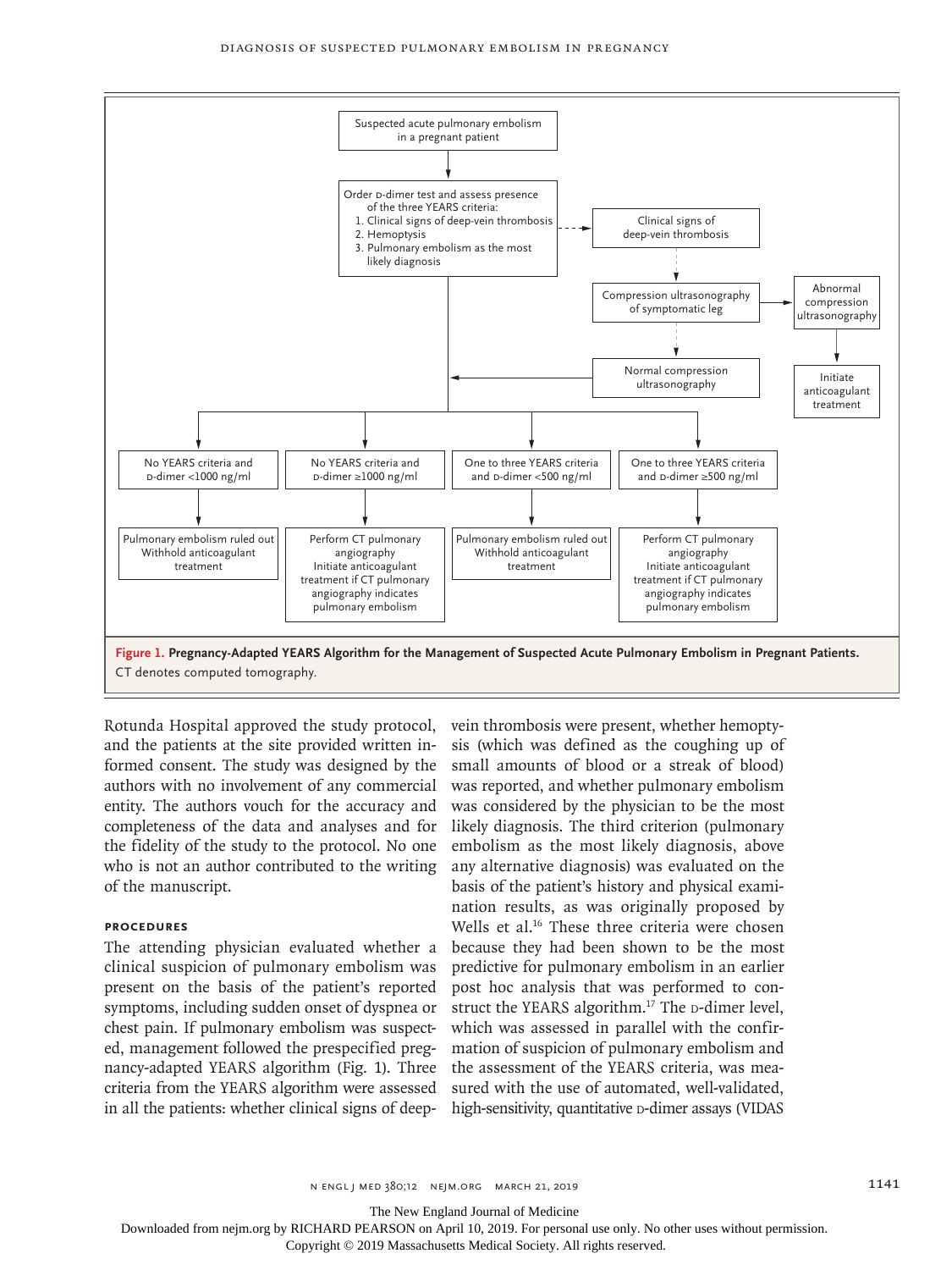d-Dimer Exclusion, bioMérieux; Tina-quant, Roche Diagnostica; STA-Liatest, Diagnostica Stago; Innovance, Siemens; or HemosIL, Instrumentation Laboratory). Because of the strict parallel timing of the assessment of YEARS criteria and the measurement of the p-dimer level, physicians may occasionally have been aware of the p-dimer result when they were assessing the YEARS criteria.

Patients who had clinical signs of deep-vein thrombosis underwent two-point compression ultrasonography of the deep veins of the symptomatic leg (at the popliteal and inguinal levels) to confirm or rule out proximal deep-vein thrombosis. In the case of confirmed deep-vein thrombosis, a diagnosis of pulmonary embolism was considered to be established, and no other diagnostic imaging test was performed. In the case of either absence of signs of deep-vein thrombosis or a normal compression ultrasonogram, the rest of the algorithm was followed. If a patient did not meet any of the three YEARS criteria and the p-dimer level was less than 1000 ng per milliliter or if a patient met one or more of the three YEARS criteria and the p-dimer level was less than 500 ng per milliliter, a diagnosis of pulmonary embolism was considered to be ruled out, and anticoagulant treatment was withheld. All the remaining patients were referred for CT pulmonary angiography, which was considered to be the diagnostic standard, to confirm or rule out the diagnosis of acute pulmonary embolism.

Before the start of the study, local procedures for CT pulmonary angiography were adapted and standardized for pregnancy (e.g., a high flow rate of administration of contrast medium, a high concentration of contrast medium, a shallow breath hold [to avoid the Valsalva maneuver], and a reduced dose of radiation).10 Patients in whom the diagnosis of pulmonary embolism was ruled out were followed for 3 months for the occurrence of symptomatic VTE.

Patients were instructed to return to the hospital before the 3-month appointment if symptoms of VTE occurred, at which time objective tests to diagnose or rule out the disease were performed. Patients who had confirmed pulmonary embolism, deep-vein thrombosis, or both were treated with therapeutic low-molecularweight heparin in accordance with international guidelines.13

## **Outcomes**

The primary outcome was the cumulative incidence of symptomatic VTE, with confirmation by objective tests, during a 3-month follow-up period in the subgroup of patients in whom anticoagulant treatment was withheld on the basis of a negative result of the algorithm (i.e., a diagnosis of pulmonary embolism was ruled out). Pulmonary embolism was considered to be present if CT pulmonary angiography with contrast enhancement showed a new filling defect in a subsegmental or more proximal pulmonary artery.<sup>18</sup> A death was classified as having been caused by pulmonary embolism if the presence of a pulmonary embolism was confirmed on autopsy or was shown by objective testing before death or if sudden death occurred for which no other cause could be identified. Proximal deep-vein thrombosis was considered to be present if compression ultrasonography showed noncompressibility of a proximal vein (i.e., the popliteal vein or a more proximal vein).<sup>18</sup> An independent committee assessed and adjudicated all suspected cases of VTE and deaths that occurred during follow-up.

The secondary outcome was the proportion of patients in whom CT pulmonary angiography was not indicated to safely rule out pulmonary embolism. The results of this analysis were compared with those of a hypothetical situation in which all the patients would have undergone CT pulmonary angiography or ventilation–perfusion scanning.<sup>12-14</sup>

#### **Statistical Analysis**

Assuming a 1.0% incidence of recurrence of symptomatic VTE during the 3-month followup period and considering a maximum incidence of recurrence of 2.7% as the upper limit of a safe strategy, we estimated that a sample of 425 patients who did not have pulmonary embolism according to the algorithm and who completed follow-up would provide 80% power to reject the null hypothesis that the incidence of recurrence of symptomatic VTE would be greater than 2.7%, at an overall one-sided alpha level of 0.05, using a binominal test.<sup>19</sup> Assuming a  $5\%$ prevalence of pulmonary embolism at baseline, we determined that a total of 445 pregnant women with suspected pulmonary embolism should be included. Finally, anticipating a 5%

The New England Journal of Medicine

Downloaded from nejm.org by RICHARD PEARSON on April 10, 2019. For personal use only. No other uses without permission.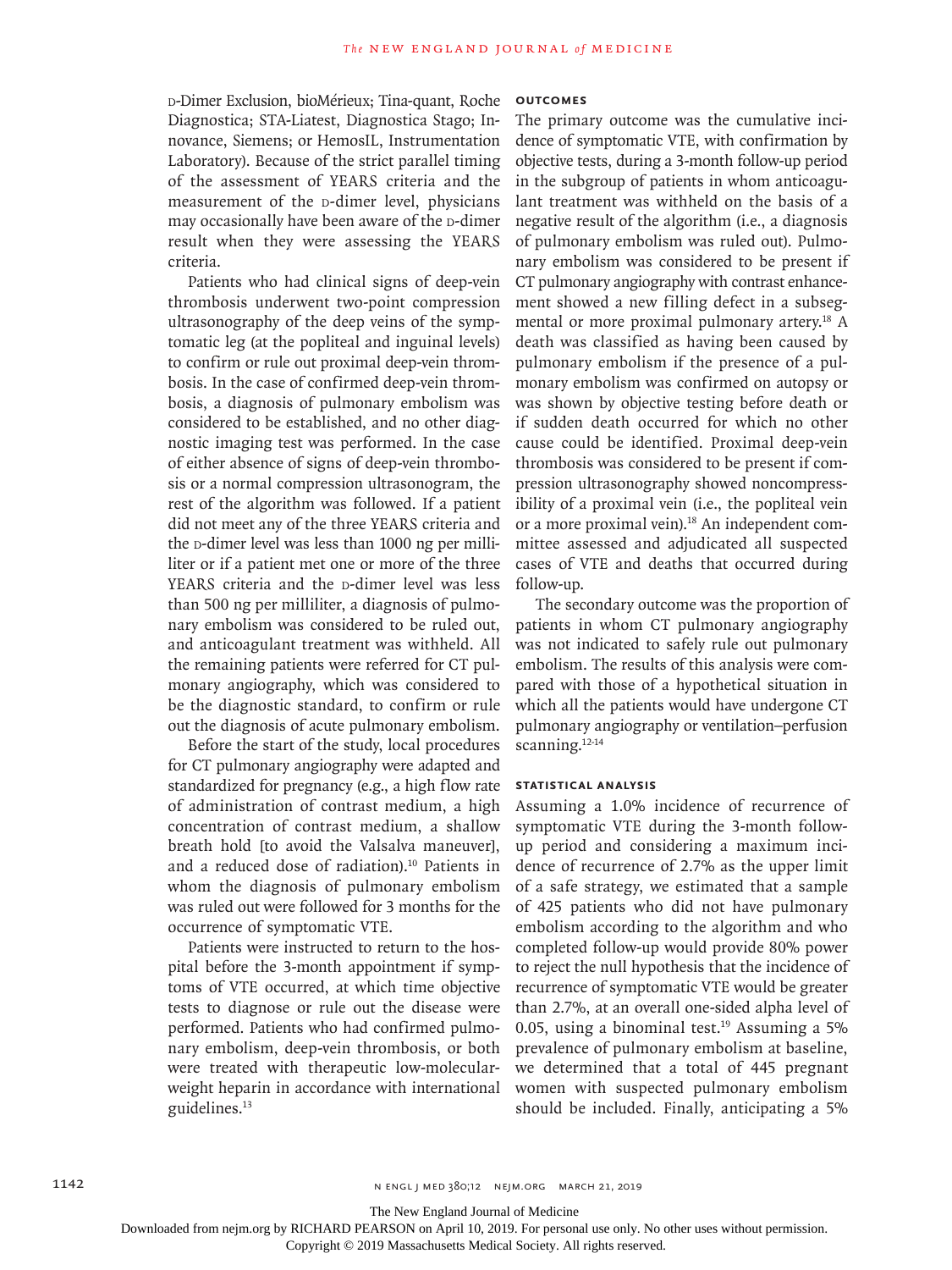incidence of loss to follow-up, we aimed to include 469 patients.

For the analysis of the primary outcome, which assessed the safety of the algorithm, we used a per-protocol approach. For the analysis of the secondary outcome, which assessed the efficiency of the algorithm, we used both an intention-to-diagnose approach and a per-protocol approach.15 The difference between the two approaches was the way in which we reported the proportion of patients in whom CT pulmonary angiography was performed but not indicated by the algorithm. Cases in which pulmonary embolism was diagnosed at presentation on the basis of CT pulmonary angiography that was not indicated were considered to be a failure of the diagnostic strategy. Prespecified subgroup analyses were planned to assess the pregnancy-adapted YEARS algorithm during each of the three trimesters. An analysis of the worst-case scenario was performed in which all patients who were lost to follow-up were considered to have had a diagnosis of VTE during follow-up. The primary and secondary outcomes are reported as percentages with corresponding exact 95% confidence intervals. Analyses were performed with the use of SPSS software, version 23.0.

### **RESULTS**

#### **Patients**

A total of 510 consecutive pregnant women with clinically suspected pulmonary embolism were screened at the 18 participating hospitals; 12 of the women (2.4%) were excluded for various reasons (Fig. 2). The baseline characteristics of the 498 patients who participated in the study are summarized in Table 1. The highest percentage of patients enrolled in the study were in the third trimester of pregnancy (46%). A total of 30 patients (6.0%) had previously had VTE, and 14 patients (2.8%) had known thrombophilia.

Among the 498 patients, 252 (51%) did not meet any of the three YEARS criteria, and 246 (49%) met at least one of the YEARS criteria. Of the latter 246 patients, hemoptysis was present in 19 (7.7%), clinical signs of deep-vein thrombosis were present in 47 (19%), and pulmonary embolism was considered to be the most likely diagnosis in 218 (89%).

deep-vein thrombosis, 43 underwent compression ultrasonography, which confirmed deep-vein thrombosis in 3 (7%). A total of 79 patients underwent compression ultrasonography of the legs in the absence of clinical signs of deep-vein thrombosis, of whom 1 patient (1%) received a diagnosis of deep-vein thrombosis. This patient met one YEARS criterion (pulmonary embolism was considered to be the most likely diagnosis) and had a  $d$ -dimer level of 1480 ng per milliliter. Proximal deep-vein thrombosis was thus confirmed in a total of 4 patients (Fig. 2).

The **D-dimer level was below the prespecified** threshold in 195 of the 494 patients (39%) who did not have confirmed deep-vein thrombosis. Of the 299 patients who had a  $D$ -dimer level that was higher than the relevant threshold, 2 patients in whom CT pulmonary angiography was indicated were referred for ventilation–perfusion scanning, 273 patients underwent CT pulmonary angiography, and 24 patients did not undergo CT pulmonary angiography (which constituted a protocol violation). Acute pulmonary embolism was confirmed in 16 patients on the basis of CT pulmonary angiography (15 patients) or ventilation–perfusion scanning (1 patient). Of the 16 patients, 1 did not meet any of the YEARS criteria (0.4% of the 252 patients who met no YEARS criteria) but had a p-dimer level above the prespecified threshold, and 15 met at least one of the YEARS criteria (6.2% of the 242 patients who met at least one criterion) and had a p-dimer level above the threshold; none of the 16 patients had deep-vein thrombosis (Fig. 2). The total number of patients who had pulmonary embolism at baseline was therefore 20 (4.0%; 95% CI, 2.6 to 6.1); this total included the 4 patients in whom proximal deep-vein thrombosis was confirmed by compression ultrasonography. No adverse reactions occurred as a result of CT pulmonary angiography.

One patient (0.20%) who did not meet any of the YEARS criteria at presentation and who had a d-dimer level of 980 ng per milliliter was temporarily lost to follow-up. Subsequent follow-up revealed that she had not had symptomatic VTE before giving birth without incident 2 months later.

### **Outcomes**

Of the 47 patients who had clinical signs of nary embolism was ruled out at baseline, who Among the 477 patients (96%) in whom pulmo-

The New England Journal of Medicine

Downloaded from nejm.org by RICHARD PEARSON on April 10, 2019. For personal use only. No other uses without permission.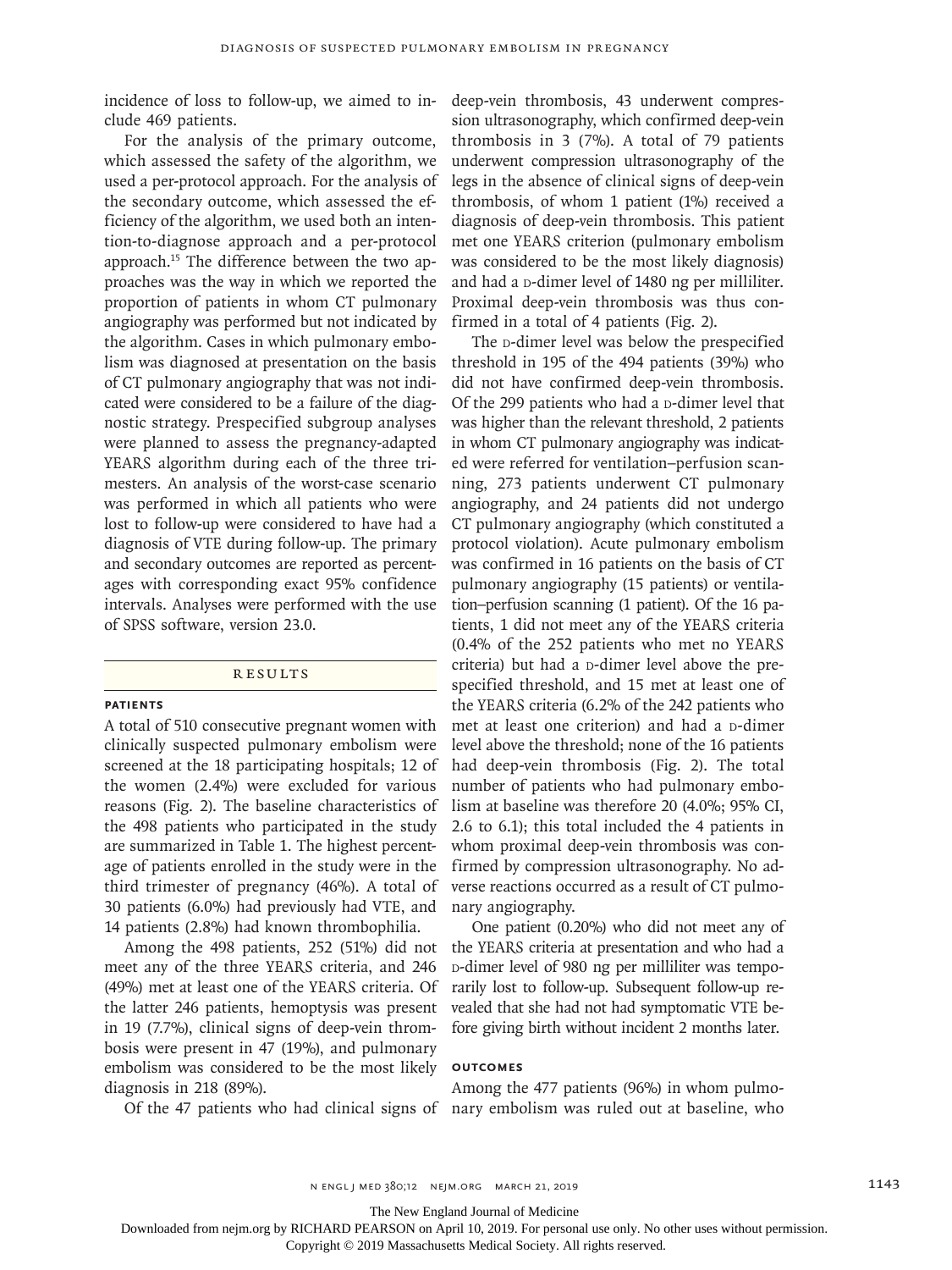#### **The NEW ENGLAND JOURNAL of MEDICINE**



remained untreated during follow-up, and who had not met any YEARS criteria and had had a completed the follow-up period, 1 patient received  $p$ -dimer level of 480 ng per milliliter and therea diagnosis of VTE during follow-up (0.21%; fore had not undergone CT pulmonary angiogra-95% CI, 0.04 to 1.2) (Table 2). This patient, who phy, received a diagnosis of symptomatic pop-

The New England Journal of Medicine

Downloaded from nejm.org by RICHARD PEARSON on April 10, 2019. For personal use only. No other uses without permission.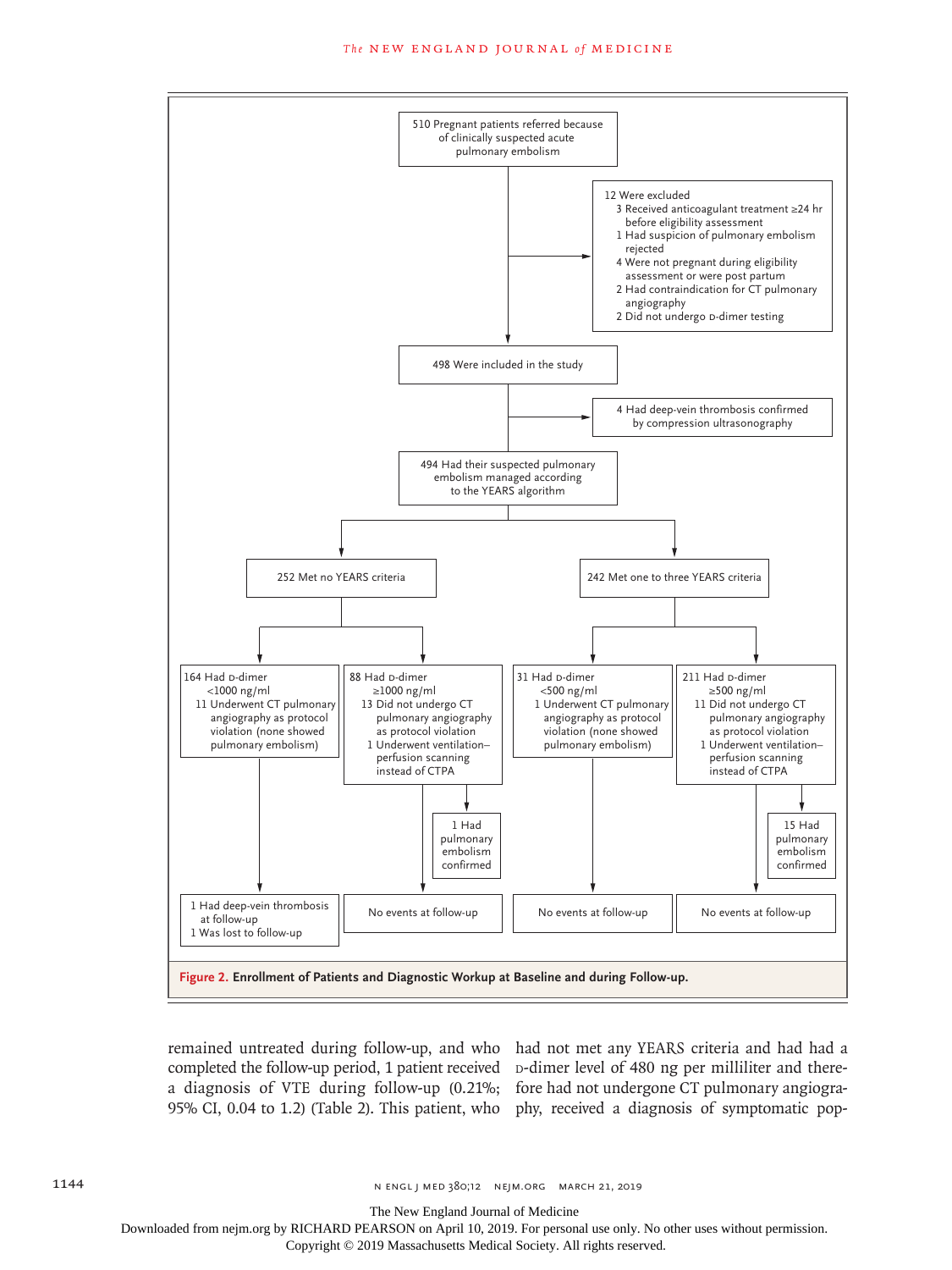liteal deep-vein thrombosis, which was confirmed by compression ultrasonography on day 90 of the follow-up period. No patient received a diagnosis of pulmonary embolism during the followup period. In an analysis of the worst-case scenario, which assumed that all patients who were lost to follow-up would have had a diagnosis of VTE during the 3-month follow-up period, the incidence of VTE at 3 months among patients who did not undergo CT pulmonary angiography would have been 0.42% (2 of 478 patients; 95% CI, 0.11 to 1.5).

Among the 195 patients who should not have undergone CT pulmonary angiography (because they did not have confirmed deep-vein thrombosis and had a p-dimer level below the prespecified threshold), 12 patients (6.2%) underwent CT pulmonary angiography, which constituted a protocol violation; no evidence of pulmonary embolism was observed in any of the 12 patients. When the intention-to-diagnose approach was used, CT pulmonary angiography was not performed in 195 of the 494 patients in whom deep-vein thrombosis was not diagnosed at baseline (39%; 95% CI, 35 to 44); the per-protocol approach yielded similar results (40% [183 of 459 patients]; 95% CI, 35 to 45).

The results of the analyses performed in the subgroups of patients defined according to the trimester of pregnancy during which the patient was enrolled in the study are summarized in Table 3. Pulmonary embolism was diagnosed at presentation in 5 of 74 patients (6.8%; 95% CI, 2.9 to 15) in the first trimester, in 8 of 193 patients (4.2%; 95% CI, 2.1 to 8.0) in the second trimester, and in 7 of 231 patients (3.0%; 95% CI, 1.5 to 6.1) in the third trimester. The median d-dimer level was 505 ng per milliliter (interquartile range, 292 to 963) during the first trimester, 730 ng per milliliter (interquartile range, 505 to 1260) during the second trimester, and 1120 ng per milliliter (interquartile range, 818 to 1718) during the third trimester. The safety of the algorithm to rule out pulmonary embolism was similar among the three trimesters. The efficiency of the algorithm was highest during the first trimester and lowest during the third trimester; CT pulmonary angiography was avoided in 65% of the patients who began the study in the first trimester and in 32% of the patients who began the study in the third trimester.

**Table 1. Demographic and Baseline Characteristics of Pregnant Patients with Suspected Pulmonary Embolism.\***

| Characteristic                                                | <b>Patients</b><br>$(N = 498)$ |
|---------------------------------------------------------------|--------------------------------|
| Mean age $(\pm SD)$ - yr                                      | 30±5.8                         |
| Median duration of pregnancy (IQR) — wk                       | $25(17-31)$                    |
| Trimester of pregnancy — no. (%)                              |                                |
| First: 0 to 12 wk 6 days of gestation                         | 74 (15)                        |
| Second: 13 wk 0 days to 26 wk 6 days of gestation             | 193 (39)                       |
| Third: 27 wk 0 days to 42 wk of gestation                     | 231 (46)                       |
| YEARS criteria - no. (%)                                      |                                |
| Patients who met no criteria                                  | 252 (51)                       |
| Patients who met one to three criteria                        | 246 (49)                       |
| Clinical signs of deep-vein thrombosis                        | 47 (19)                        |
| Hemoptysis                                                    | 19(7.7)                        |
| Pulmonary embolism as the most likely diagnosis               | 218 (89)                       |
| First pregnancy - no. (%)                                     | 133(27)                        |
| Median duration of reported symptoms (IQR) — days             | $2(1-6)$                       |
| Air travel in the previous $4$ wk — no. (%)                   | 12(2.4)                        |
| Surgery in the previous $4$ wk – no. (%)                      | 5(1.0)                         |
| Immobilization for > 3 days in the previous 4 wk – no. $(\%)$ | 31(6.2)                        |
| Current smoker - no. (%)                                      | 37(7.4)                        |
| Known asthma - no. (%)                                        | 62(12)                         |
| Previous VTE - no. (%)                                        | 30(6.0)                        |
| Known thrombophilia — no. $(\%)$                              | 14(2.8)                        |
| Outpatient - no. (%)                                          | 419 (84)                       |

\* IQR denotes interquartile range, and VTE venous thromboembolism.

## Discussion

Our study showed that the pregnancy-adapted YEARS algorithm was able to safely rule out pulmonary embolism in pregnant women with suspected pulmonary embolism. CT pulmonary angiography was avoided in 39% of the patients, thus averting potential harm from radiation exposure.12,13 Avoidance of CT pulmonary angiography occurred in 65% of patients during the first trimester (when radiation is potentially most harmful to the fetus), 46% of patients during the second trimester, and 32% of patients during the third trimester. This decreasing specificity can be explained by the physiological rise in the p-dimer level that commonly occurs during pregnancy.<sup>7</sup> At the time of presentation, a 4.0% incidence of pulmonary embolism was observed, whereas the

The New England Journal of Medicine

Downloaded from nejm.org by RICHARD PEARSON on April 10, 2019. For personal use only. No other uses without permission.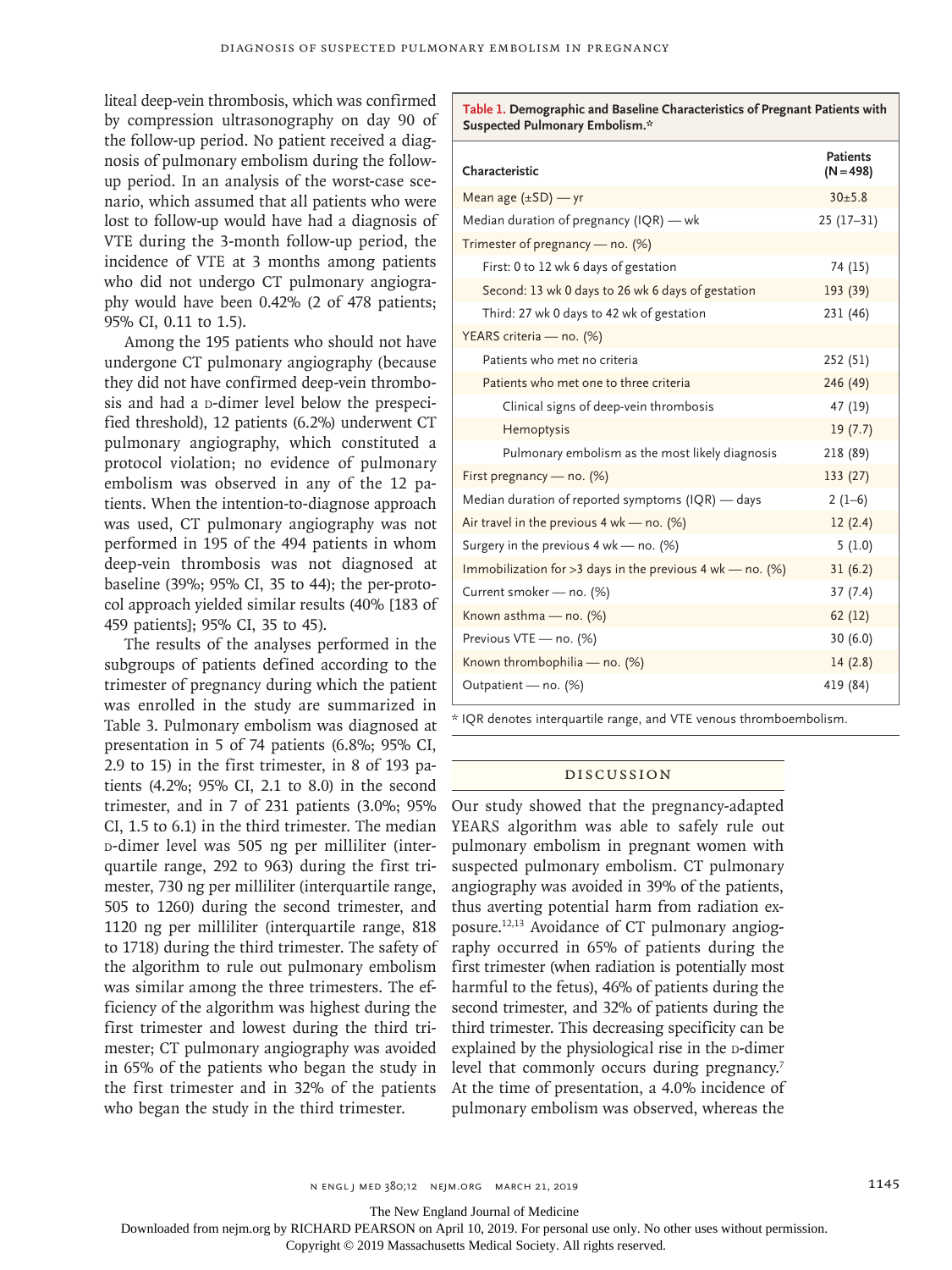| Table 2. Primary and Secondary Outcomes.*                                         |                                    |                                                                              |                                                       |
|-----------------------------------------------------------------------------------|------------------------------------|------------------------------------------------------------------------------|-------------------------------------------------------|
| Variable                                                                          | <b>All Patients</b><br>$(N = 498)$ | Patients Who Did Not Have<br>Deep-Vein Thrombosis at Baseline<br>$(N = 494)$ |                                                       |
|                                                                                   |                                    | CT Pulmonary<br>Angiography<br>Not Indicated                                 | CT Pulmonary<br>Angiography<br>Indicated <sup>+</sup> |
| Pulmonary embolism confirmed at baseline                                          |                                    |                                                                              |                                                       |
| No./total no.                                                                     | 20/498士                            | 0/195                                                                        | 16/299                                                |
| % (95% CI)                                                                        | $4.0(2.6-6.1)$                     | $0(0.0-2.0)$                                                                 | $5.4(3.3-8.5)$                                        |
| Diagnosis of VTE during follow-up in patients<br>who did not have VTE at baseline |                                    |                                                                              |                                                       |
| No./total no.                                                                     | 1/477                              | 1/195                                                                        | 0/283                                                 |
| % (95% CI)                                                                        | $0.21(0.04-1.2)$                   | $0.51(0.09-2.9)$                                                             | $0(0.00-1.4)$                                         |

\* CT denotes computed tomography.

† Ventilation–perfusion scanning was performed instead of CT pulmonary angiography in 2 patients.

‡ Four of the 498 patients had deep-vein thrombosis, which was confirmed by compression ultrasonography.

The denominator of 477 comprises all patients who did not have VTE at baseline and who were not lost to follow up. ¶ These results represent the primary outcome.

 $\mathbb I$  These results represent the secondary outcome.

| Table 3. Study Outcomes, According to Trimester of Pregnancy. |                                      |                                        |                                       |  |
|---------------------------------------------------------------|--------------------------------------|----------------------------------------|---------------------------------------|--|
| Variable                                                      | <b>First Trimester</b><br>$(N = 74)$ | <b>Second Trimester</b><br>$(N = 193)$ | <b>Third Trimester</b><br>$(N = 231)$ |  |
| Pulmonary embolism confirmed at baseline                      |                                      |                                        |                                       |  |
| No./total no.                                                 | 5/74                                 | 8/193                                  | 7/231                                 |  |
| % (95% CI)                                                    | $6.8(2.9-15)$                        | $4.2(2.1 - 8.0)$                       | $3.0(1.5-6.1)$                        |  |
| CT pulmonary angiography not indicated*                       |                                      |                                        |                                       |  |
| No./total no.                                                 | 48/74                                | 89/193                                 | 74/231                                |  |
| % (95% CI)                                                    | $65(54 - 75)$                        | 46 (39–53)                             | $32(26-38)$                           |  |
| Diagnosis of VTE during follow-up+                            |                                      |                                        |                                       |  |
| No./total no.                                                 | $\mathbf{0}$                         | 1/176                                  | $\Omega$                              |  |
| % (95% CI)                                                    |                                      | $0.57(0.1-3.2)$                        |                                       |  |
| Median $\upsilon$ -dimer level (IQR) — ng/ml                  | 505 (292-963)                        | 730 (505-1260)                         | 1120 (818-1718)                       |  |

\* Results are from an intention-to-diagnose analysis.

† Results are from a per-protocol analysis.

incidence was 5.4% among patients referred for CT pulmonary angiography. This low incidence was expected and was consistent with the 2% incidence observed in a retrospective study that evaluated an algorithm that was based on ventilation–perfusion scanning.20 The 3-month incidence of symptomatic VTE in the current study was low, with only one patient (0.21%) receiving a diagnosis of proximal deep-vein thrombosis and no patient receiving a diagnosis of pulmo-

nary embolism during follow-up. These data meet the proposed criteria for assessing the safety of diagnostic methods in VTE, even in the context of a low baseline prevalence of disease.<sup>19</sup>

Our algorithm provides solid evidence for the safe management of suspected pulmonary embolism in pregnant women, with selective use of CT pulmonary angiography. In another study, an algorithm that involved pretest assessment of clinical probability with the use of the revised

The New England Journal of Medicine

Downloaded from nejm.org by RICHARD PEARSON on April 10, 2019. For personal use only. No other uses without permission.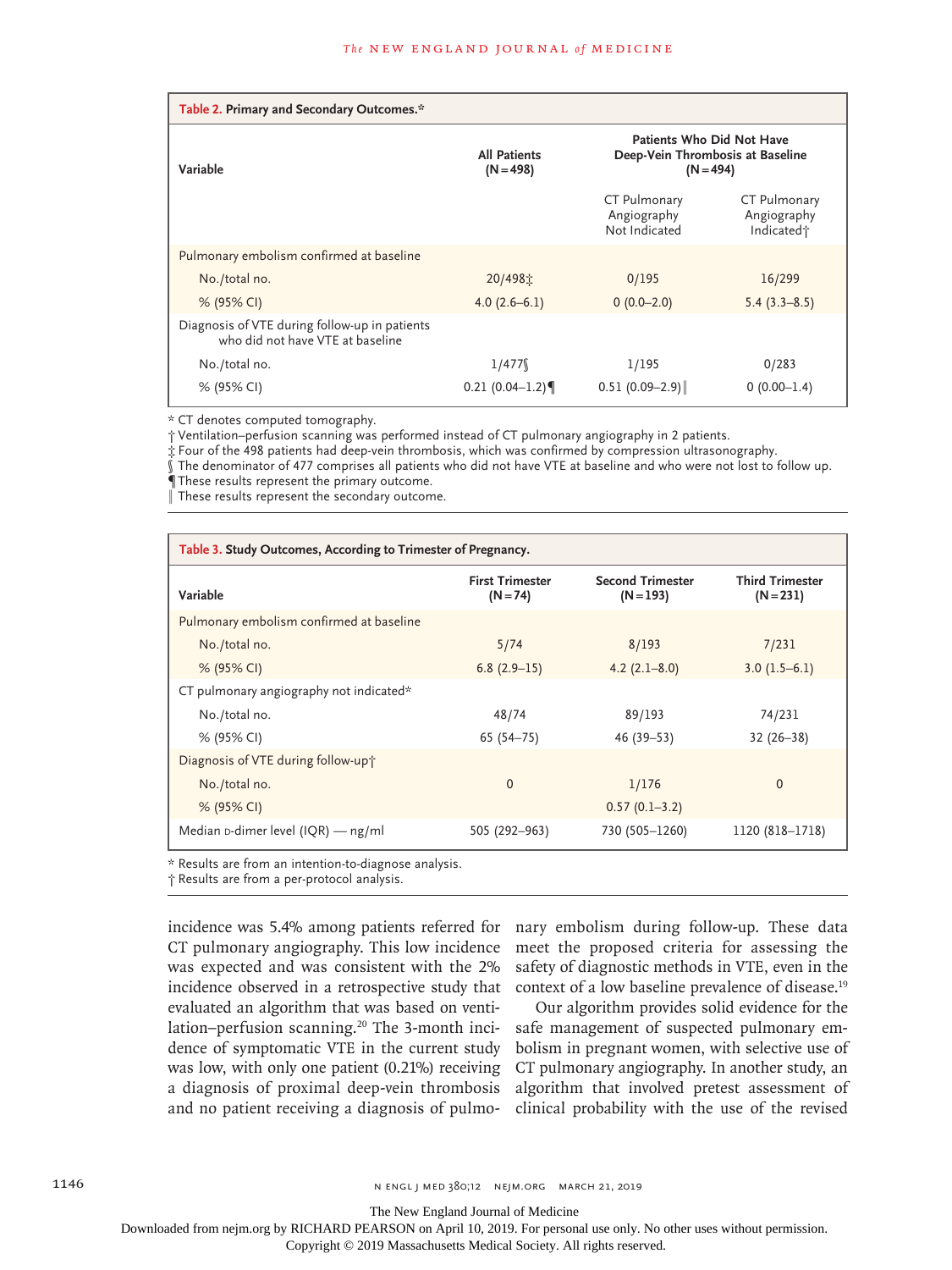Geneva score, high-sensitivity p-dimer testing, compression ultrasonography of both legs in all patients irrespective of symptoms, and CT pulmonary angiography showed that pulmonary embolism was diagnosed in 7.1% of 395 pregnant women at initial presentation and in no women at follow-up.9 However, CT pulmonary angiography — or ventilation–perfusion scanning in a minority of cases — was indicated in 84% of patients in that study, as compared with only 61% in the current study, and the low 1.7% diagnostic yield of abnormal compression ultrasonography was associated with the costly approach of performing ultrasonography of both legs in all patients.<sup>9</sup> In a recent study, the risk of early breast cancer was found to be similarly low after ventilation–perfusion scanning and CT pulmonary angiography, which supports the notion that both imaging methods are valid options in patients without cardiopulmonary disease.<sup>21</sup>

Some issues warrant comment. First, the pregnancy-adapted YEARS algorithm was applied only in patients in whom a clear suspicion of pulmonary embolism was raised, and it was not used as a primary screening test for pulmonary embolism in pregnant women who had nonspecific chest symptoms. Second, both the pregnancy-adapted YEARS algorithm and the YEARS algorithm are driven largely by the criterion that assessed whether pulmonary embolism was considered to be the most likely diagnosis. However, the other two YEARS criteria were present in a relevant percentage of patients (19% had clinical signs of deep-vein thrombosis and 7.7% had hemoptysis). The subjective criterion that assessed whether pulmonary embolism was the most likely diagnosis is also the most decisive variable of the Wells score, which has been recommended as an initial diagnostic test for suspected pulmonary embolism in the nonpregnant population for more than a decade.<sup>22</sup> Third, in our study, the p-dimer level could have occasionally been known to the physician when the YEARS criteria were determined, a circumstance that could potentially have led to either attributing less importance to the criterion of pulmonary embolism as the most likely diagnosis when the result of the p-dimer test was low or attributing more importance to that criterion when the p-dimer result was high. However,

when the Wells clinical decision rule is used in clinical practice, the p-dimer level is also often available before the total sum of the Wells rule is calculated.<sup>23,24</sup> In the YEARS and Artemis studies, close to 4000 patients with suspected pulmonary embolism had the diagnostic process managed according to a standardized algorithm in daily clinical practice conditions, often by junior physicians, in academic and teaching hospitals and across several European countries; these studies provided reassuring external validity of the YEARS approach. This measure of external validity, together with the positive results of the current study (i.e., the very low number of diagnostic failures and high efficiency of the algorithm), strongly supports the relevance and generalizability of the pregnancy-adapted YEARS approach and the YEARS approach.15 Finally, the safety of applying a  $\nu$ -dimer threshold on the basis of pretest probability of pulmonary embolism has been shown in other international studies.25,26 In addition, the YEARS algorithm has been shown to be associated with a reduction in the detection of potentially clinically irrelevant subsegmental pulmonary embolism and with both a shorter visit time and reduced costs in the emergency department. $27,28$ 

Strengths of our study include the prospective design, large sample size, and near complete follow-up. Limitations are the nonrandomized design and the occurrence of protocol violations. However, the very low observed incidence of failure at 3 months and the near complete follow-up and the use of a standard design for evaluating diagnostic algorithms of VTE strongly support the chosen design.15,29-32 The protocol violations reflect the great challenge of managing suspected pulmonary embolism in pregnant women, which is largely fueled by concerns of both the physician and the patient regarding radiation exposure, as well as the lack of solid evidence to guide the diagnostic strategy. Indeed, the most prevalent risk factor for improper diagnostic management of suspected pulmonary embolism has been reported to be pregnancy.<sup>33</sup> The protocol violations did not lead to unwanted outcomes in our study population, nor did they affect our primary or secondary outcome.

In conclusion, the pregnancy-adapted YEARS diagnostic algorithm safely ruled out acute pulmonary embolism in pregnant patients who were

The New England Journal of Medicine

Downloaded from nejm.org by RICHARD PEARSON on April 10, 2019. For personal use only. No other uses without permission.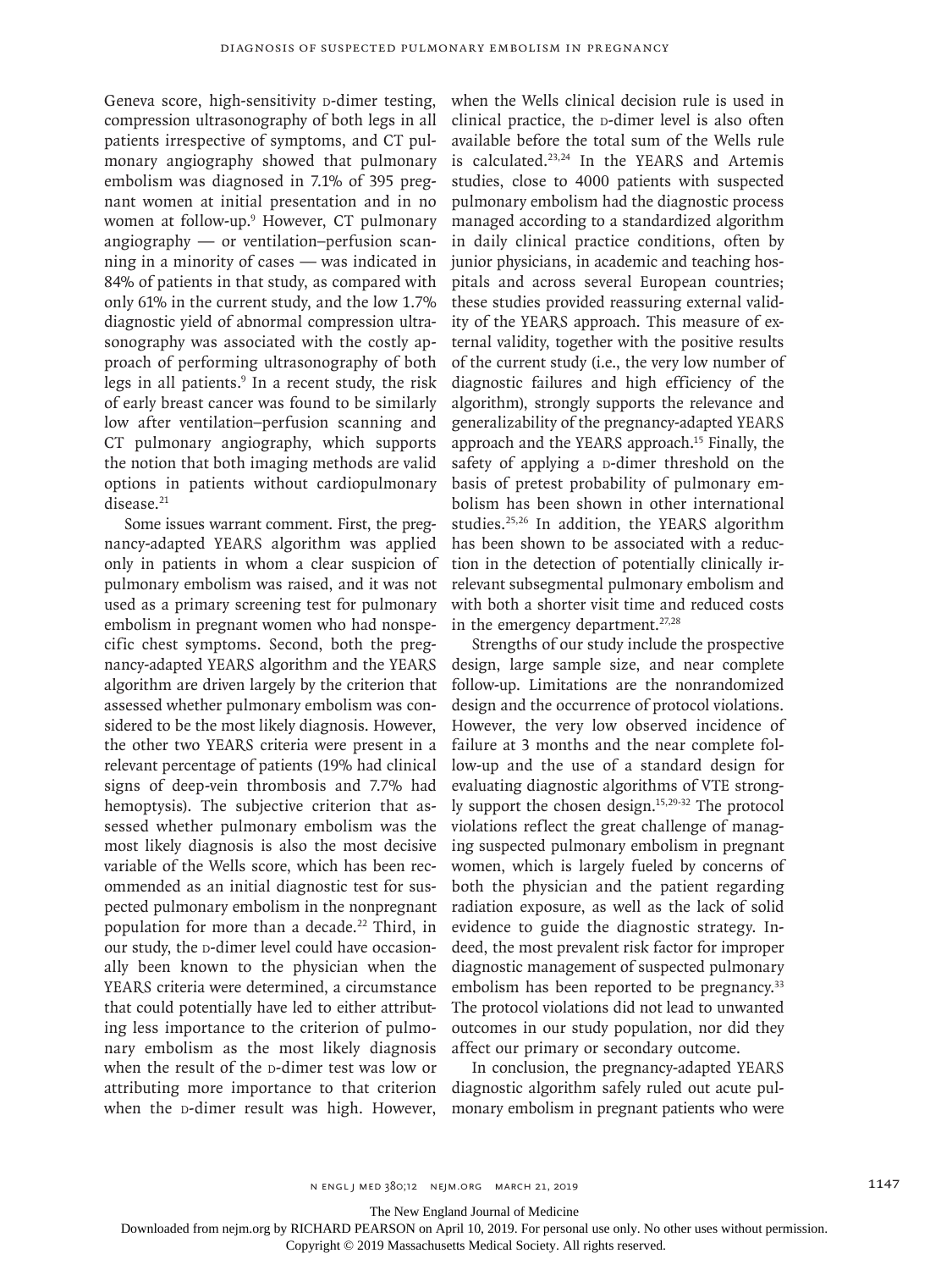referred for suspected pulmonary embolism. The main advantage of this approach was that CT pulmonary angiography was averted in 32 to 65% of the patients, depending on the trimester of presentation, without compromising safety.

A data sharing statement provided by the authors is available with the full text of this article at NEJM.org.

Supported by unrestricted grants from Leiden University Medical Center and 17 other participating hospitals (see the list provided in the protocol, available at NEJM.org).

Disclosure forms provided by the authors are available with the full text of this article at NEJM.org.

We thank the patients for their participation in this study.

#### **Appendix**

The authors' full names and academic degrees are as follows: Liselotte M. van der Pol, M.D., Cecile Tromeur, M.D., Ingrid M. Bistervels, M.D., Fionnuala Ni Ainle, M.D., Thomas van Bemmel, M.D., Laurent Bertoletti, M.D., Francis Couturaud, M.D., Yordi P.A. van Dooren, M.D., Antoine Elias, M.D., Laura M. Faber, M.D., Herman M.A. Hofstee, M.D., Tom van der Hulle, M.D., Marieke J.H.A. Kruip, M.D., Maxime Maignan, M.D., Albert T.A. Mairuhu, M.D., Saskia Middeldorp, M.D., Mathilde Nijkeuter, M.D., Pierre-Marie Roy, M.D., Olivier Sanchez, M.D., Jeannot Schmidt, M.D., Marije ten Wolde, M.D., Frederikus A. Klok, M.D., and Menno V. Huisman, M.D.

The authors' affiliations are as follows: the Department of Thrombosis and Hemostasis, Leiden University Medical Center, Leiden (L.M.P., T.H., F.A.K., M.V.H.), the Department of Internal Medicine, Haga Teaching Hospital (L.M.P., A.T.A.M.), and the Department of Internal Medicine, Haaglanden Medical Center (H.M.A.H.), the Department of Vascular Medicine, Amsterdam University Medical Center, University of Amsterdam, Amsterdam Cardiovascular Sciences, Amsterdam (I.M.B., S.M.), the Department of Internal Medicine, Flevo Hospital, Almere (I.M.B., M.W.), the Department of Internal Medicine, Gelre Hospital, Apeldoorn (T.B.), the Department of Pulmonology, Groene Hart Hospital, Gouda (Y.P.A.D.), the Department of Internal Medicine, Red Cross Hospital, Beverwijk (L.M.F.), the Department of Hematology, Erasmus University Medical Center, Rotterdam (M.J.H.A.K.), and the Department of Internal Medicine, University Medical Center Utrecht, Utrecht (M.N.), all of which are part of the Dutch Thrombosis Network (DTN) — all in the Netherlands; the Department of Internal Medicine and Chest Diseases, Brest Hospital Center, Groupe d'Etude de Thrombose de Bretagne Occidentale, University of Brest, EA 3878, CIC-INSERM 1412, University of Brest, Brest (C.T., F.C.), Service de médecine vasculaire et thérapeutique, Centre Hospitalier Universitaire (CHU) Saint Etienne, INSERM CIC-1408, INSERM Unité 1059, Equipe Dysfonction Vasculaire et Hémostase, Université Jean-Monnet, Saint Etienne (L.B.), the Department of Vascular Medicine, Sainte Musse Hospital, Toulon (A.E.), the Emergency Department, CHU Grenoble-Alpes, Hypoxy-Physiopathology laboratory HP2 INSERM 1042, Grenoble (M.M.), the Emergency Department, CHU d'Angers, UFR Santé, Université d'Angers, Institut Mitovasc, UMR CNRS 6015 UMR INSERM 1083, Angers (P.-M.R.), the Department of Pulmonary Disease and Intensive Care Unit, Hôpital Européen Georges Pompidou, Assistance Publique–Hôpitaux de Paris, Université Paris Descartes, Faculté de Médecine, Université Sorbonne Paris Cité, INSERM UMR S 1140, Paris (O.S.), and the Emergency Department, CHU de Clermont-Ferrand, Clermont-Ferrand (J.S.), all of which are part of the French Clinical Research Infrastructure Network–Investigation Network on Venous Thrombo-Embolism (F-CRIN INNOVTE Network, Saint Etienne) — all in France; and the School of Medicine, University College Dublin, and the Department of Haematology, Rotunda Hospital Dublin, INViTE Network, Dublin (F.N.A.).

#### **References**

**1.** Bourjeily G, Paidas M, Khalil H, Rosene-Montella K, Rodger M. Pulmonary embolism in pregnancy. Lancet 2010;375: 500-12.

**2.** Greer IA. Pregnancy complicated by venous thrombosis. N Engl J Med 2015; 373:540-7.

**3.** Heit JA, Kobbervig CE, James AH, Petterson TM, Bailey KR, Melton LJ III. Trends in the incidence of venous thromboembolism during pregnancy or postpartum: a 30-year population-based study. Ann Intern Med 2005;143:697-706.

**4.** James AH, Jamison MG, Brancazio LR, Myers ER. Venous thromboembolism during pregnancy and the postpartum period: incidence, risk factors, and mortality. Am J Obstet Gynecol 2006;194:1311-5.

**5.** Kline JA, Richardson DM, Than MP, Penaloza A, Roy PM. Systematic review and meta-analysis of pregnant patients investigated for suspected pulmonary embolism in the emergency department. Acad Emerg Med 2014;21:949-59.

**6.** van Es N, van der Hulle T, van Es J, et al. Wells rule and d-dimer testing to rule out pulmonary embolism: a systematic review and individual-patient data meta-analysis. Ann Intern Med 2016;165:253-61.

**7.** Van der Pol LM, Mairuhu AT, Tromeur C, Couturaud F, Huisman MV, Klok FA. Use of clinical prediction rules and d-dimer tests in the diagnostic management of pregnant patients with suspected acute pulmonary embolism. Blood Rev 2017;31: 31-6.

**8.** Goodacre S, Horspool K, Nelson-Piercy C, et al. The DiPEP study: an observational study of the diagnostic accuracy of clinical assessment, d-dimer and chest x-ray for suspected pulmonary embolism in pregnancy and postpartum. BJOG 2019; 126:383-92.

**9.** Righini M, Robert-Ebadi H, Elias A, et al. Diagnosis of pulmonary embolism during pregnancy: a multicenter prospective management outcome study. Ann Intern Med 2018;169:766-73.

**10.** Tromeur C, van der Pol LM, Le Roux PY, et al. Computed tomography pulmonary angiography versus ventilation-perfusion lung scanning for diagnosing pulmonary embolism during pregnancy: a systematic review and meta-analysis. Haematologica 2019;104:176-88.

**11.** van Mens TE, Scheres LJ, de Jong PG, Leeflang MM, Nijkeuter M, Middeldorp S. Imaging for the exclusion of pulmonary embolism in pregnancy. Cochrane Database Syst Rev 2017;1:CD011053.

**12.** Konstantinides SV. 2014 ESC Guidelines on the diagnosis and management of acute pulmonary embolism. Eur Heart J 2014;35:3145-6.

**13.** Kearon C, Akl EA, Ornelas J, et al. Antithrombotic therapy for VTE disease: CHEST guideline and expert panel report. Chest 2016;149:315-52.

**14.** British Thoracic Society Standards of Care Committee Pulmonary Embolism Guideline Development Group. British Thoracic Society guidelines for the management of suspected acute pulmonary embolism. Thorax 2003;58:470-83.

**15.** van der Hulle T, Cheung WY, Kooij S, et al. Simplified diagnostic management of suspected pulmonary embolism (the YEARS study): a prospective, multicentre, cohort study. Lancet 2017;390:289-97.

**16.** Wells PS, Anderson DR, Rodger M, et al. Derivation of a simple clinical model to categorize patients probability of pulmonary embolism: increasing the models utility with the SimpliRED d-dimer. Thromb Haemost 2000;83:416-20.

**17.** van Es J, Beenen LF, Douma RA, et al. A simple decision rule including d-dimer

1148 **n engl j med 380;12** N ENGL J MED 380;12 N EJM.ORG MARCH 21, 2019

The New England Journal of Medicine

Downloaded from nejm.org by RICHARD PEARSON on April 10, 2019. For personal use only. No other uses without permission.